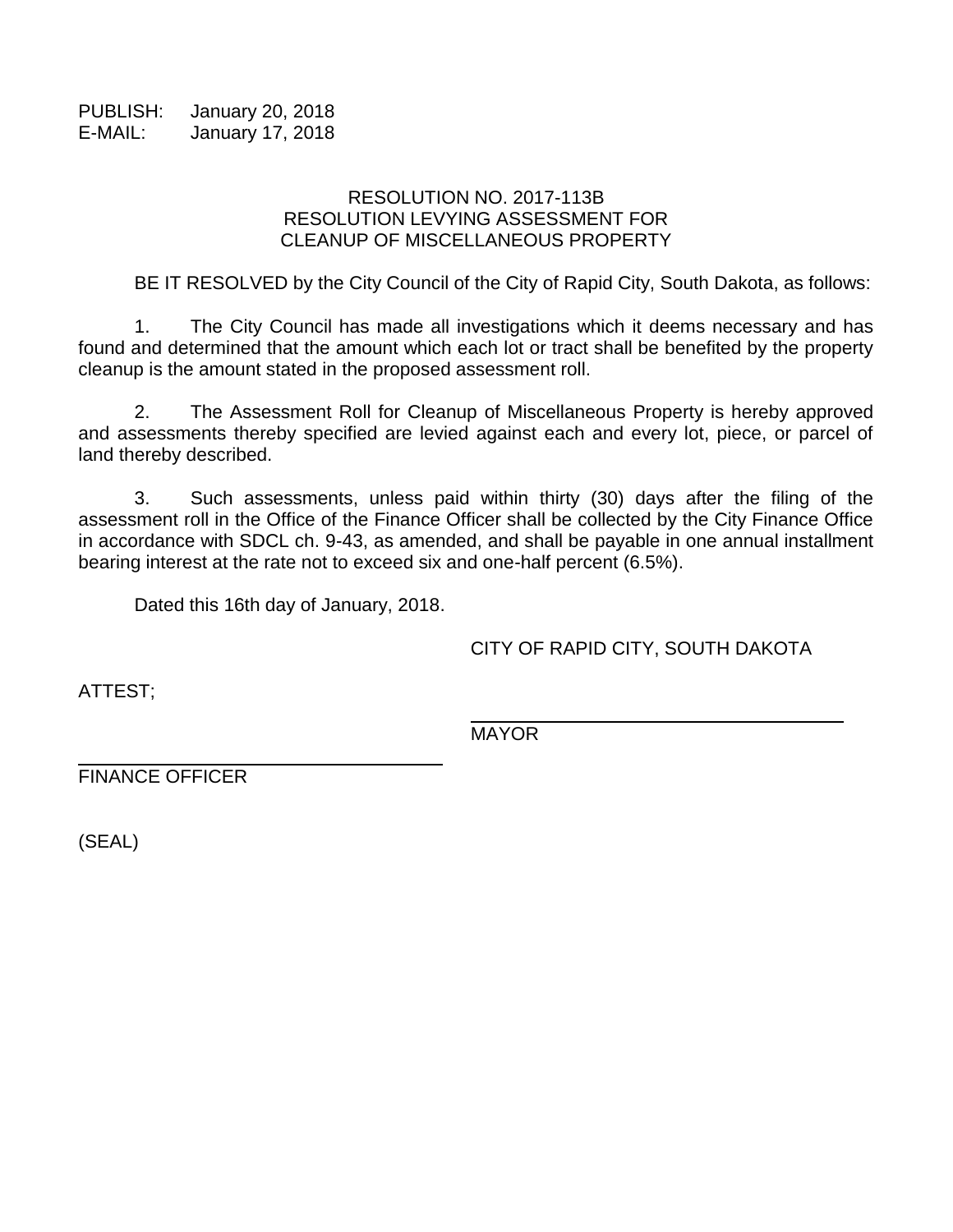## NOTICE THAT ASSESSMENTS ARE DUE AND PAYABLE

NOTICE IS HEREBY GIVEN that the assessments mentioned in the assessment roll for Cleanup of Miscellaneous Properties will become due and payable at the Office of the City Finance Officer in one annual installment as fixed and determined by the governing body in said resolution, together with the interest on unpaid installments at the rate of six and one-half percent per annum, but that any such assessment or any number of installments thereof may be paid without interest, to the Finance Officer at any time within thirty (30) days at the filing of the assessment roll in the Office of the City Finance Officer on the 16th day of January, 2018. Installment payment will be credited in inverse order, last installment first.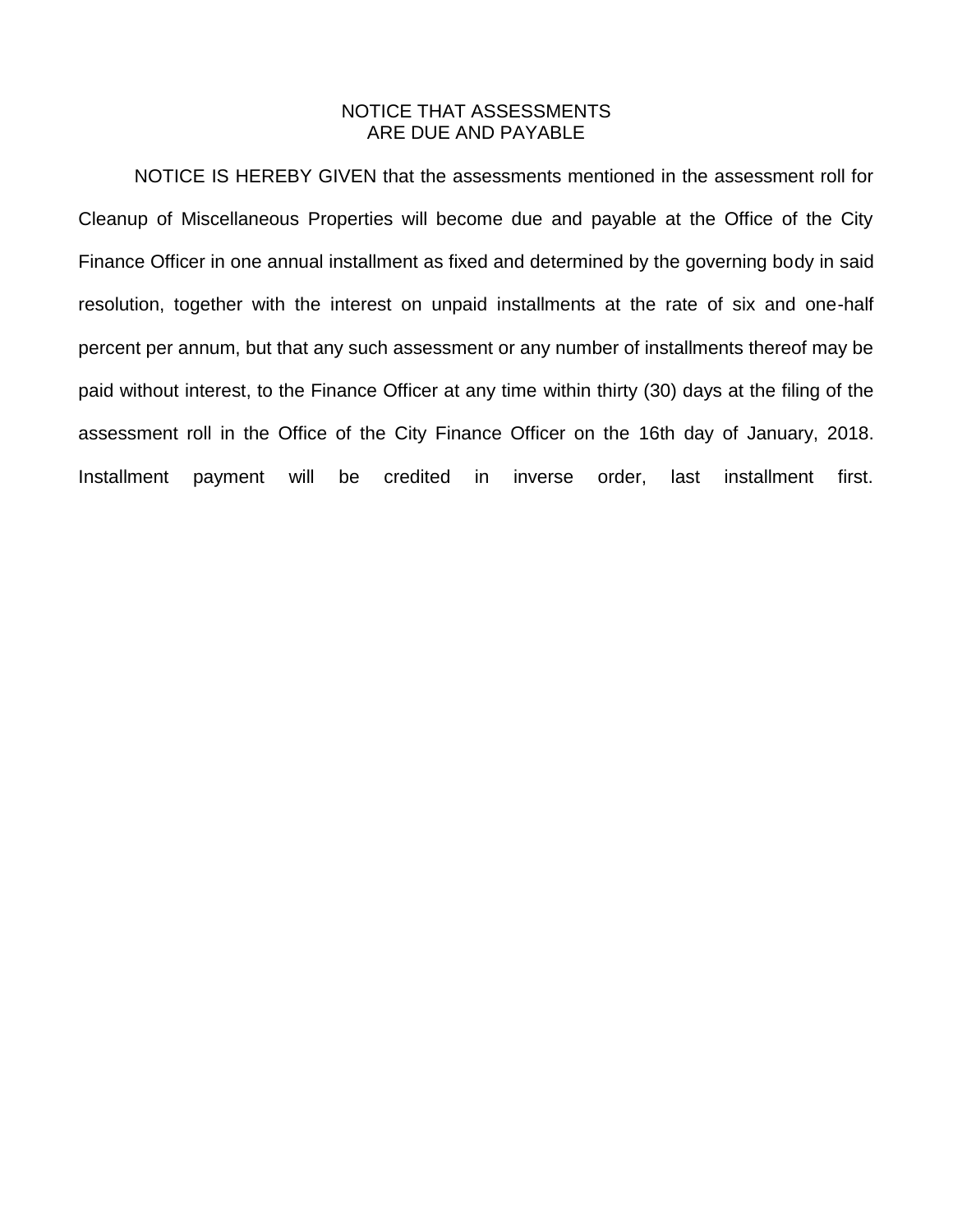## ASSESSMENT ROLL FOR CLEANUP OF MISCELLANEOUS PROPERTY Resolution (2017-113)

| <b>Property Owner</b> |                                                                                                                                                                                                                                                                                                    | <b>Legal Description</b>                                                                      | Assessment |
|-----------------------|----------------------------------------------------------------------------------------------------------------------------------------------------------------------------------------------------------------------------------------------------------------------------------------------------|-----------------------------------------------------------------------------------------------|------------|
| $1_{\cdot}$           | William Orthouse<br>1805 W Fulton St Apt 514 Lot 25-26<br>Rapid City SD 57702 South Boulevard Add                                                                                                                                                                                                  | Block 2<br>$-1914$ 5th St<br><b>PIN: 31635</b>                                                | 232.00     |
|                       | Delton Orthouse <b>Contract Contract Contract Contract Contract Contract Contract Contract Contract Contract Contract Contract Contract Contract Contract Contract Contract Contract Contract Contract Contract Contract Contrac</b><br>1914 5th Street 2004 2014 2022 2023<br>Rapid City SD 57702 |                                                                                               |            |
|                       | ** Paid in full $1/3/18**$                                                                                                                                                                                                                                                                         |                                                                                               |            |
| 2.                    | Broker Fund Dividend LLC Block 22<br>550 N 5th Street Let 29-30<br>Rapid City SD 57701 North Rapid                                                                                                                                                                                                 | 728 Haines Ave                                                                                | 222.00     |
|                       | <i>**Paid in full 11/9/17**</i>                                                                                                                                                                                                                                                                    | PIN: 27084                                                                                    |            |
| 3.                    | <b>Curtis Bauer</b><br>420 Spruce Street<br>Rapid City SD 57701                                                                                                                                                                                                                                    | Block 12<br>Lot 15-18<br>Feigels Add<br>420 Spruce Street<br>PIN: 23085                       | 262.00     |
| 4.                    | Michael and Kady Schmitz<br>2814 W Flormann Street<br>Rapid City SD 57702                                                                                                                                                                                                                          | Block 2<br>Lot 27<br>Strathavon #2<br>2814 W Flormann Street<br>PIN: 33400                    | 262.00     |
| 5.                    | <b>Elizabeth Rux</b><br>1123 Racine Street<br>Rapid City SD 57701                                                                                                                                                                                                                                  | Block 32<br>Lot 1 & N33' of Lot 2<br>Nowlin & Wood Replat<br>1123 Racine Street<br>PIN: 27588 | 262.00     |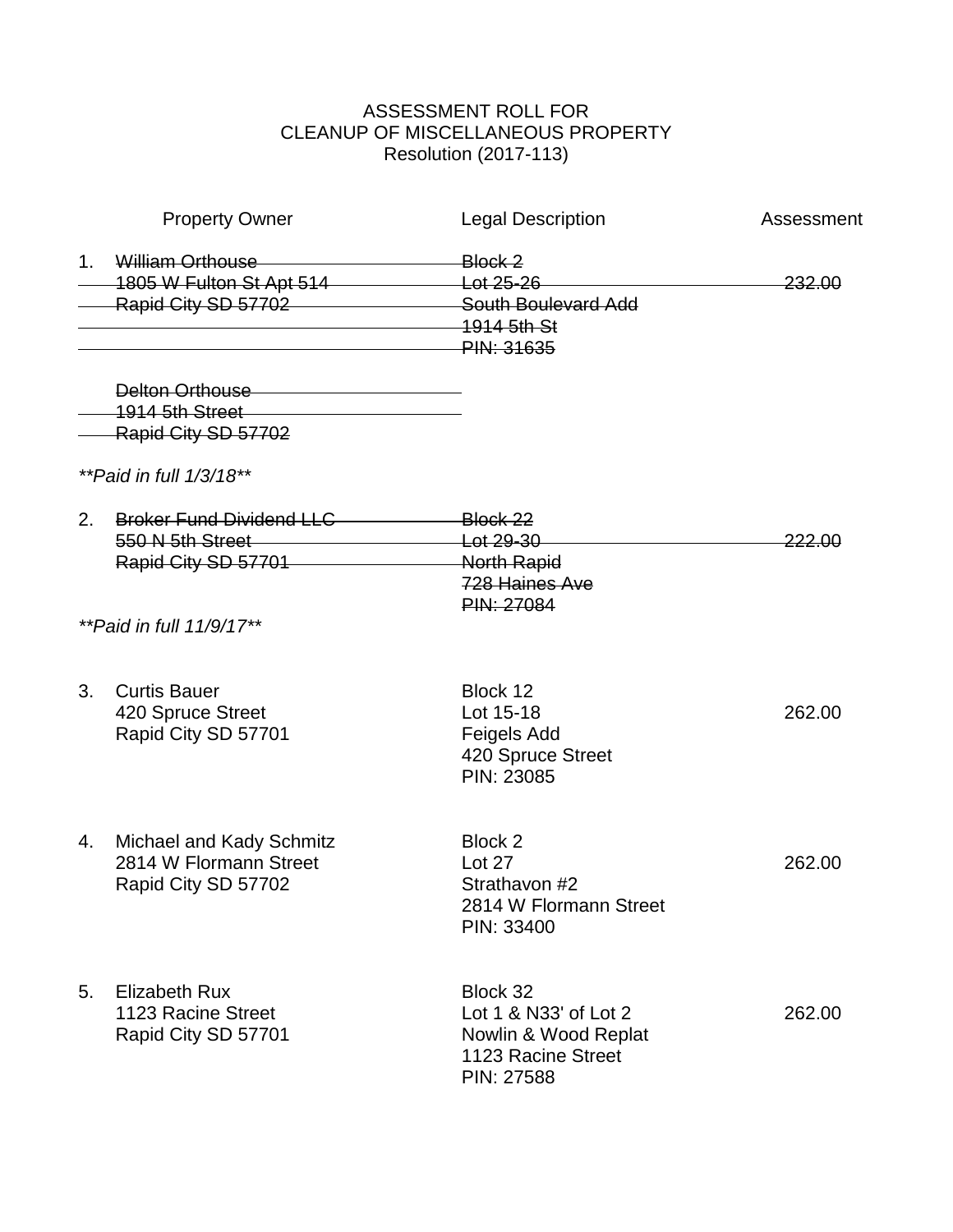|                | 6. Lindsey Peterson<br>2715 Caminito San Pablo<br>Del Mar CA 92014                                     | Block 2<br>Lot 21-22<br><b>Mallow</b><br>824 Silver Street<br>PIN: 25282    | 262.00            |
|----------------|--------------------------------------------------------------------------------------------------------|-----------------------------------------------------------------------------|-------------------|
| 7 <sub>1</sub> | Steven Zukowski<br>1928 Hillhurst Ave<br>Los Angeles CA 90027                                          | Block 2<br>Lot 7<br>Rounds W E (SE/SW)<br>3920 Yucca Drive<br>PIN: 30365    | 262.00            |
| 8.             | <b>Broker Fund Dividend LLC</b><br>550 N 5th Street<br>Rapid City SD 57701<br>**Paid in full 11/9/17** | Block 7<br>Lot 36-37<br>Millard<br><b>1116 Haines Ave</b><br>PIN: 25830     | <del>222.00</del> |
| 9.             | <b>Brian Knutson</b><br>2703 Cheryl Ave<br>Gillette WY 82718                                           | Block 24<br>Lot 11-12<br>North Rapid<br>709 Lemmon Ave<br>PIN: 27107        | 262.00            |
|                | Sarah Shortbull<br>709 Lemmon Ave<br>Rapid City SD 57701                                               |                                                                             |                   |
|                | 10. Todd Lowery<br>114 E Liberty Street<br>Rapid City SD 57701                                         | Block 1<br>Bal of Lot 1<br>Flormann<br>1102 4th Street<br><b>PIN: 23123</b> | 262.00            |
|                | 11. Jaima Garcia<br>441 Saint Cloud St<br>Rapid City SD 57701                                          | Block 19<br>Lot 19-20<br>Flormann<br>441 Saint Cloud Street<br>PIN: 23351   | 262.00            |